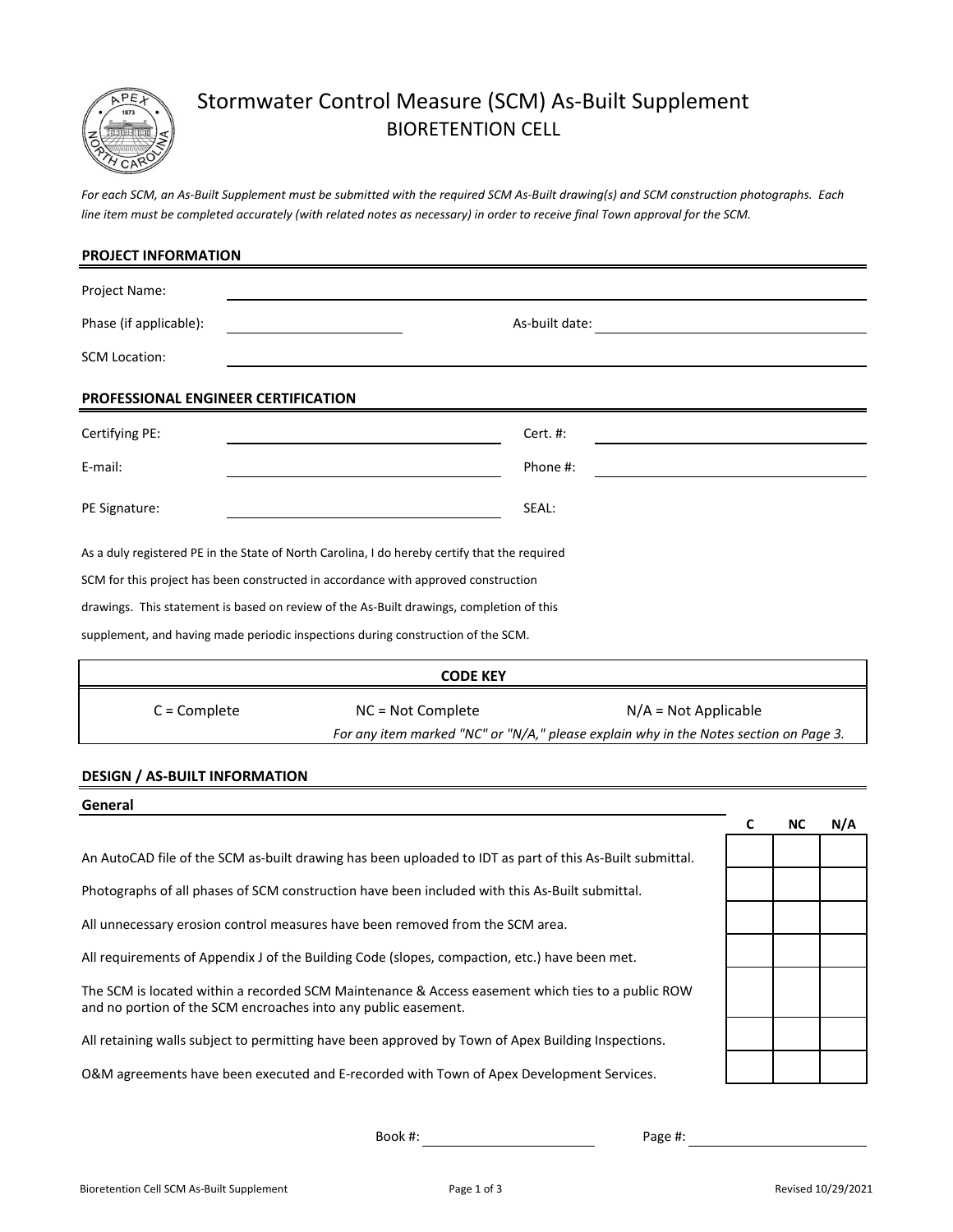#### **Treatment Area**

Accumulated sediment and debris in the treatment area has been removed.

Side slopes have been graded to 3:1 and permanent groundcover (sod) has been established.

All required plantings have been established in accordance with approved construction drawings.

The lowest point of the cell is at least 2' above the SHWT.

An underdrain with IWS has been installed in accordance with approved construction drawings and pipe slopes and clean-out inverts are clearly labeled on the as-built drawing.

| <b>Surface area of cell</b>              |                                    | Required: |           | Design: | As-Built: |  |
|------------------------------------------|------------------------------------|-----------|-----------|---------|-----------|--|
| <b>Water quality volume</b><br>Required: |                                    | Design:   | As-Built: |         |           |  |
| Ponding depth (water quality)            |                                    | Required: |           | Design: | As-Built: |  |
| Ponding depth (peak attenuation)         |                                    | Required: |           | Design: | As-Built: |  |
| <b>Invert elevation of IWS</b>           |                                    | Required: |           | Design: | As-Built: |  |
| <b>Elevation of top of IWS zone</b>      |                                    | Required: |           | Design: | As-Built: |  |
| <b>Elevation of emergency spillway</b>   |                                    | Required: |           | Design: | As-Built: |  |
| Complete if cell is                      | Sod origination (City, State)      |           |           |         |           |  |
| grassed                                  | Type of sod (must be non-clumping) |           |           |         |           |  |
| Complete if cell is<br>mulched           | Type and depth of mulch            |           |           |         |           |  |

#### **Media Mix** *(check all boxes that apply)*

| Confirm 1 inch / hour infiltration is being achieved                                |
|-------------------------------------------------------------------------------------|
| Method of<br>confirmation:                                                          |
| Media mix confirmed by certified lab (include analysis report with this submittal)  |
| Mix is 75 - 85% medium to coarse washed sand, 8-10% fines, and 5-10% organic matter |
| Cell media was not mechanically compacted during construction                       |
| 36-inch media depth (mulched cells with trees and shrubs)                           |
| 30-inch media depth (grassed cells)                                                 |

| C | ΝC | N/A |
|---|----|-----|
|   |    |     |
|   |    |     |
|   |    |     |
|   |    |     |
|   |    |     |
|   |    |     |